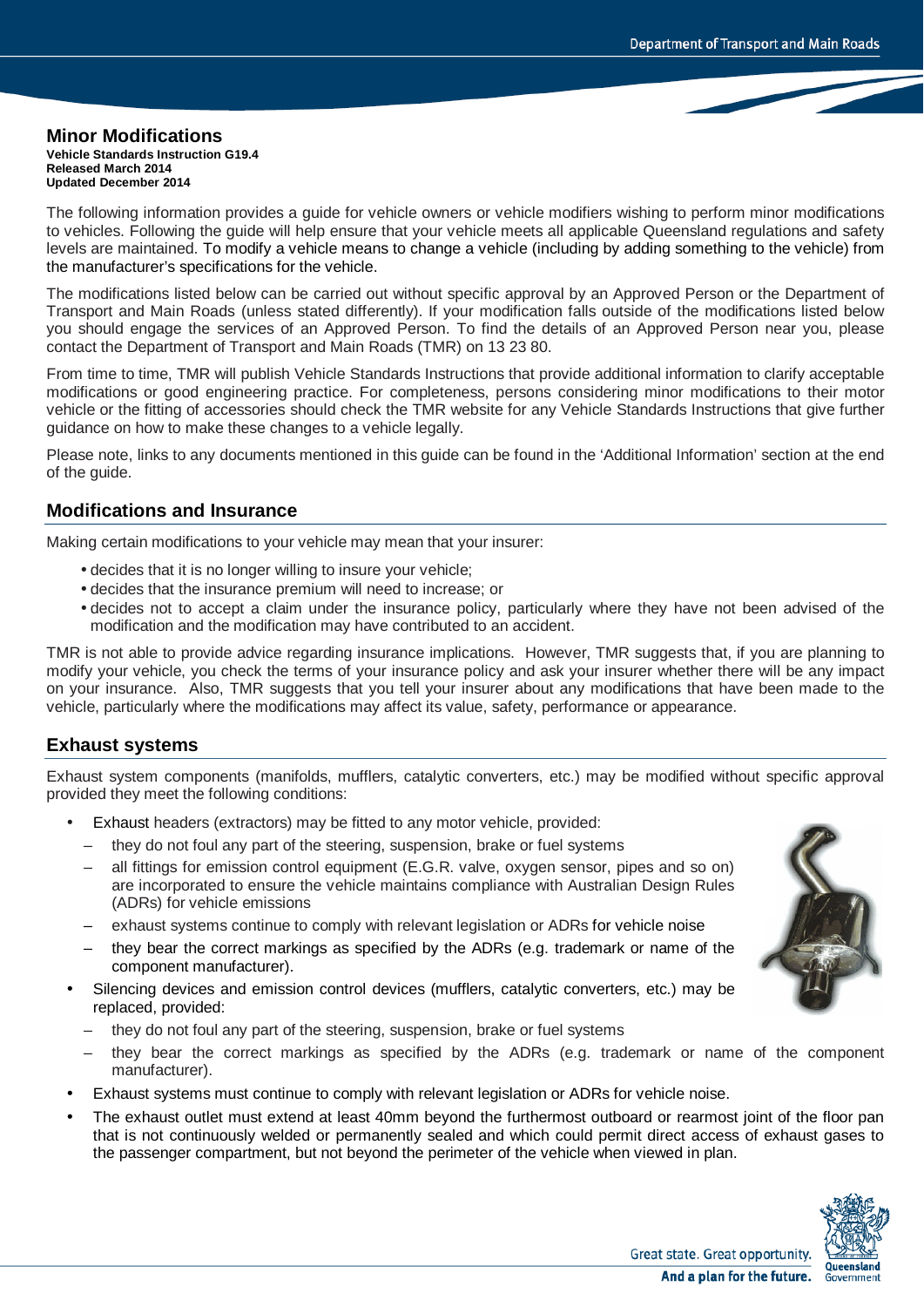- The exhaust outlet, if to the side of the vehicle, must discharge to the right hand side of the vehicle and horizontally or at an angle of not more than 45 degrees below the horizontal.
- The exhaust outlet, if to the rear of the vehicle, must discharge horizontally or at an angle of not greater than 45 degrees below the horizontal.
- All exhaust and muffler systems must be free of any leaks or mechanical faults and should be adequately supported.
- All replacement silencing components (mufflers, exhaust manifolds, etc.) must comply with either the information specified on the vehicle's original external noise level label, the ADRs (full testing and new labelling required) or the *Transport Operations (Road Use Management - Vehicle Standards and Safety) Regulation 2010, whichever is* applicable to the vehicle's date of manufacture.

# **Engines**

### **Replacement Engines**

Replacement engines that are offered by the manufacturer as an optional engine for that model of vehicle may be fitted without specific approval. For such conversions, all components, including suspension and brakes, must be identical to those of a vehicle originally produced with the optional engine.

For further information please refer to the LA section of the National Code of Practice for Light Vehicle Construction and Modification.

### **Fuel Systems**

Non-standard fuel delivery systems, such as multiple and/or replacement carburettors, or fuel injection system components may be fitted without specific approval provided the vehicle continues to comply with the emission requirements of the Australian Design Rules (ADRs) applicable at the vehicle's date of manufacture and does not increase the engine power by more than 20%.

### **Aftermarket / Re-mapped Engine Management Computers**

The use of aftermarket (not supplied by the original vehicle manufacturer) or re-mapped engine management computers is permitted without specific approval, provided the vehicle continues to comply with the emission requirements of the ADRs applicable at the time of the vehicle's manufacture. Often the aftermarket engine management computer manufacturer or the company re-mapping the unit have undertaken ADR emission testing and can supply evidence of compliance. However, where a modification increases the engine power by more than 20%, the modification must be certified by an Approved Person.

For further information please refer to the LA section of the National Code of Practice for Light Vehicle Construction and Modification.

### **Nitrous Oxide**

The fitting of nitrous oxide injection systems is not permitted under any circumstances. This includes a partial installation or a disconnectable nitrous oxide system being fitted to a vehicle.

### **Fuel System**

The following items are considered as minor modifications and can be performed without specific approval:

- fitting replacement fuel lines
- fitting additional fuel filters
- fitting alternative fuel pumps
- fitting a manufacturer's optional fuel system.

### **Air Filters**

Fitting a replacement air filter (including pod-type air filters) is considered a minor modification and does not require specific approval. When fitting a replacement air filter, you must ensure it is securely attached to the vehicle and does not cause an increase in noise from the air intake system. To resolve this issue, the air filter element may have to be effectively encased or boxed-in.

In addition to the above requirements, the vehicle's gaseous emissions must not be adversely affected. As such, all emission sensors must remain fitted (and connected) in a similar location to the original vehicle manufacturer's design. It is also important to be aware that some types of sensors give false readings when oil soaked air filters are used. When oil soaked air filters are used, confirmation should be sought from the manufacturer about the effect on the exhaust emissions.



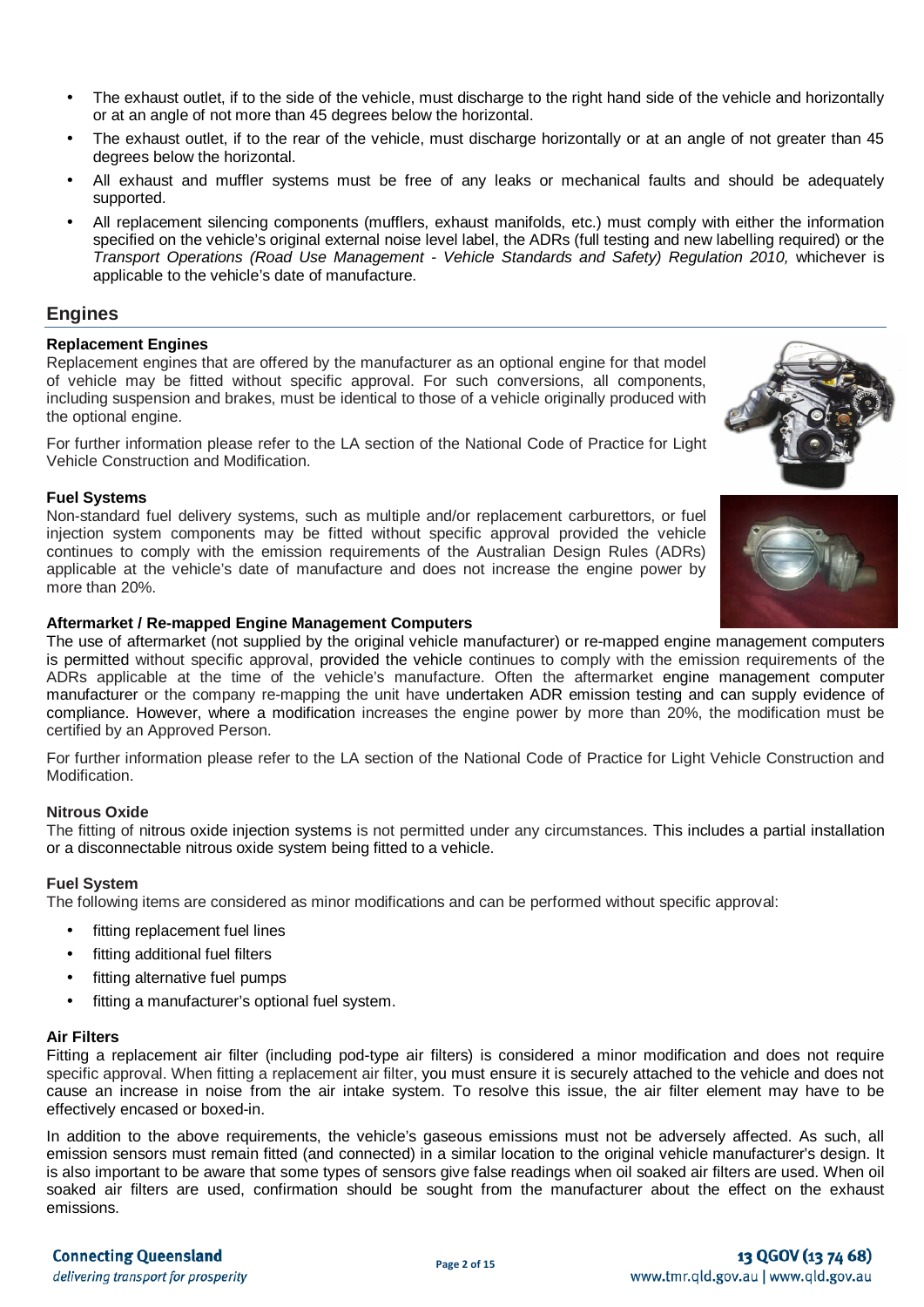**Please Note:** Air filters should be flame retardant.

### **Gear Drives and Belts**

The fitment of non-standard gear drives and auxiliary belt drives is considered a minor modification which does not require specific approval, provided they do not result in an increase in noise levels.

### **Blow-off Valves**

The fitment of a blow-off valve to a vehicle is considered a minor modification which does not require specific approval, provided it vents back into the vehicle's induction system. Blow-off valves that vent directly to the atmosphere must not be fitted.

### **Turbo Wastegates**

The fitment of a wastegate to a vehicle is considered a minor modification which does not require specific approval, provided it vents gases into the exhaust system upstream of the mufflers and/or catalytic converter. Wastegates that vent gases directly into the atmosphere must not be fitted.

**Please Note:** Modifications to the engine and engine components that result in an increase in engine power of more than 20% of the original engine power must be certified under the LA section of the National Code of Practice for Light Vehicle Construction and Modification.

### **Brakes**

Replacement brakes that are offered by the manufacturer as an option for that model of vehicle may be fitted without specific approval. For such conversions, all components must be identical to those of a vehicle originally produced with the optional brakes.

Brake systems modifications must not reduce braking performance or increase the risk of brake failure. Brake discs or drums must not be machined beyond the reconditioning limits set down by the manufacturer.

When brakes are upgraded using components or systems which were not standard options for the vehicle, an Approved Person must be engaged to certify the adequacy of the new system, as issues such as hydraulic fluid sufficiency, balanced braking on all wheels, brake pedal pressure limitations and braking performance must be considered.

For further information please refer to the LG section of the National Code of Practice for Light Vehicle Construction and Modification.

# **Suspension**

### **Lowering or Raising of Vehicles**

The raising or lowering of a vehicle's suspension is permitted without specific approval, provided:

- at least two thirds of the original suspension travel in either direction is maintained
- coil springs remain in locating seats on full suspension droop
- the normal relationship between the front and rear suspension heights is not unduly affected
- replacement springs have the same or greater load capacity as the original springs
- suspension coil springs are not shortened by cutting or heating
- leaf spring suspensions are not raised by the use of extended shackles, adjustable metal plates or by placing the leaf springs to the opposite side of the axle
- if lowering blocks are used, they are either steel or aluminium
- the vehicle maintains a minimum running clearance of 100mm and the requirements in Australian Design Rule (ADR) 43 are met\*
- a vehicle fitted with Electronic Stability Control (commonly known as ESC) is not modified if the operation of the ESC is affected, unless the ESC system is adjusted accordingly.

**\***Generally, a vehicle which maintains a minimum clearance of 100mm between the ground and any point on the underside of the vehicle (except a point on a tyre, wheel, wheel hub, brake backing plate or flexible mudguard or mudflap) will meet ADR 43.

For more information regarding ground clearance and running clearance please refer to the LS section of the National Code of Practice for Light Vehicle Construction and Modification.

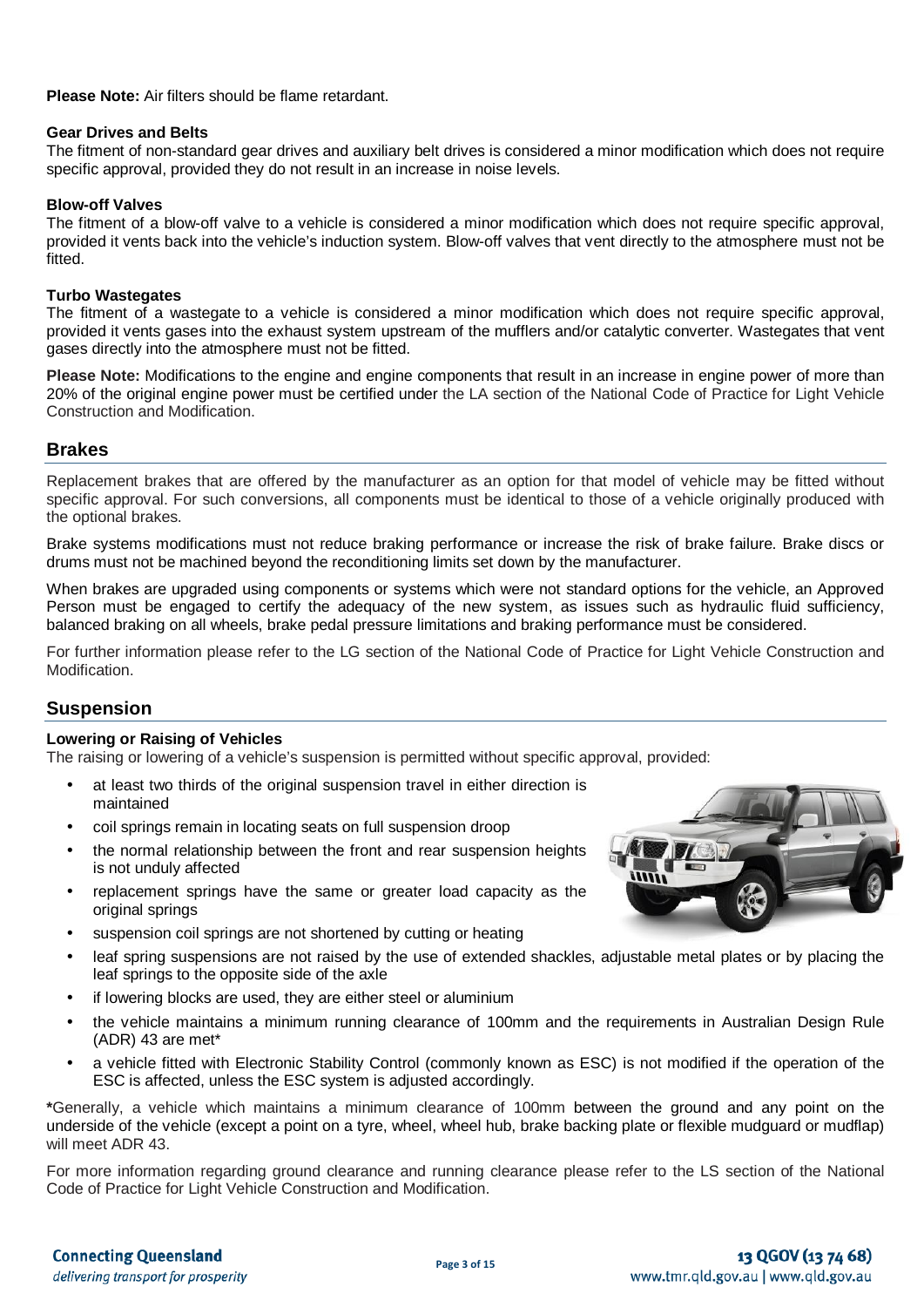### **The following information provides some general guidance about raising a vehicle's height**

A vehicle lift up to and including 75mm combining both suspension lift and tyre diameter increase (maximum suspension lift 50mm, maximum tyre diameter increase 50mm) is acceptable under self certification.

A vehicle lift between 76mm and 125mm (inclusive) combining a suspension lift, a tyre diameter increase and a body lift (maximum suspension lift 50mm, maximum tyre diameter increase 50mm, maximum body lift 50mm) requires certification and testing by a Department of Transport and Main Roads (TMR) Approved Person.

**Please Note:** The above mentioned maximum tyre diameter tyre increase is for 4WD off-road vehicles. A passenger car or passenger car derivatives must not increase their tyre diameter by more than 15mm.

For further information please refer to the LS section of the Queensland Code of Practice – Vehicle Modifications

### **Variable Air or Hydraulic Suspension Systems**

Airbag or air pressurised shock absorber helper springs may be fitted in addition to the original suspension. However, replacing some or all of the suspension system with an air or hydraulic suspension requires specific approval from TMR.

### **Suspensions Sway Bars, Torque Rods and Traction Rods**

Auxiliary suspension control devices may be fitted without specific approval, provided they are properly engineered and secured and do not affect minimum ground clearance.

Adjustable sway bars, torque rods and traction rods may be fitted, provided they are designed and manufactured in accordance with good engineering practice, are suitable for on-road use and do not alter the vehicle suspension or steering geometry while used on the road network.



### **Shock Absorbers**

Replacement shock absorbers (including struts and strut inserts) may be fitted without specific approval, provided they have been manufactured as replacement units for the particular vehicle model and have compatible mountings and dimensions.

### **Anti-roll Bars**

Replacement or additional anti-roll bars (sway bars and stabiliser bars) may be fitted without specific approval to front and rear suspensions. Because additional roll stiffness at the front will increase understeer and additional roll stiffness at the rear will increase oversteer, the incorrect choice or combination of sway bars could lead to unpredictable handling. Additional assessment may be required and, if necessary, expert advice should be sought.

### **Track Rods**

Track rods may be fitted without specific approval to control rear spring *wind-up* provided that they meet the minimum ground clearance requirements of Australian Design Rule 43 or the in-service requirements in the *Transport Operations (Road Use Management - Vehicle Standards and Safety) Regulation 2010* where applicable.

### **Strut Braces**

Transverse strut braces may be fitted without specific approval between suspension strut and spring mounting towers. Front strut braces should be kept as low as possible below the bonnet to minimise head injury to a pedestrian from any downward impact on the bonnet. Additionally, the fitment of a strut brace must not adversely affect a vehicle's supplementary restraint system or crumple zone.

### **Welding, Chrome Plating, Heating or Bending of Axles, Suspension and Steering Components**

The welding, chrome plating, heating or bending of axles, suspension or steering components, as a method of repair or alteration, is not permitted.

### **Differentials**

Permanently locking a differential by welding or other means is not permitted and has a dangerous effect on the handling of a vehicle.

### **Body**

### **Glazing (Windscreen and Windows)**

Transparent material (e.g. glass, acrylic) used in a windscreen, window or interior partition of a motor vehicle manufactured after June 1953 must have the characteristics required by any of the following standards: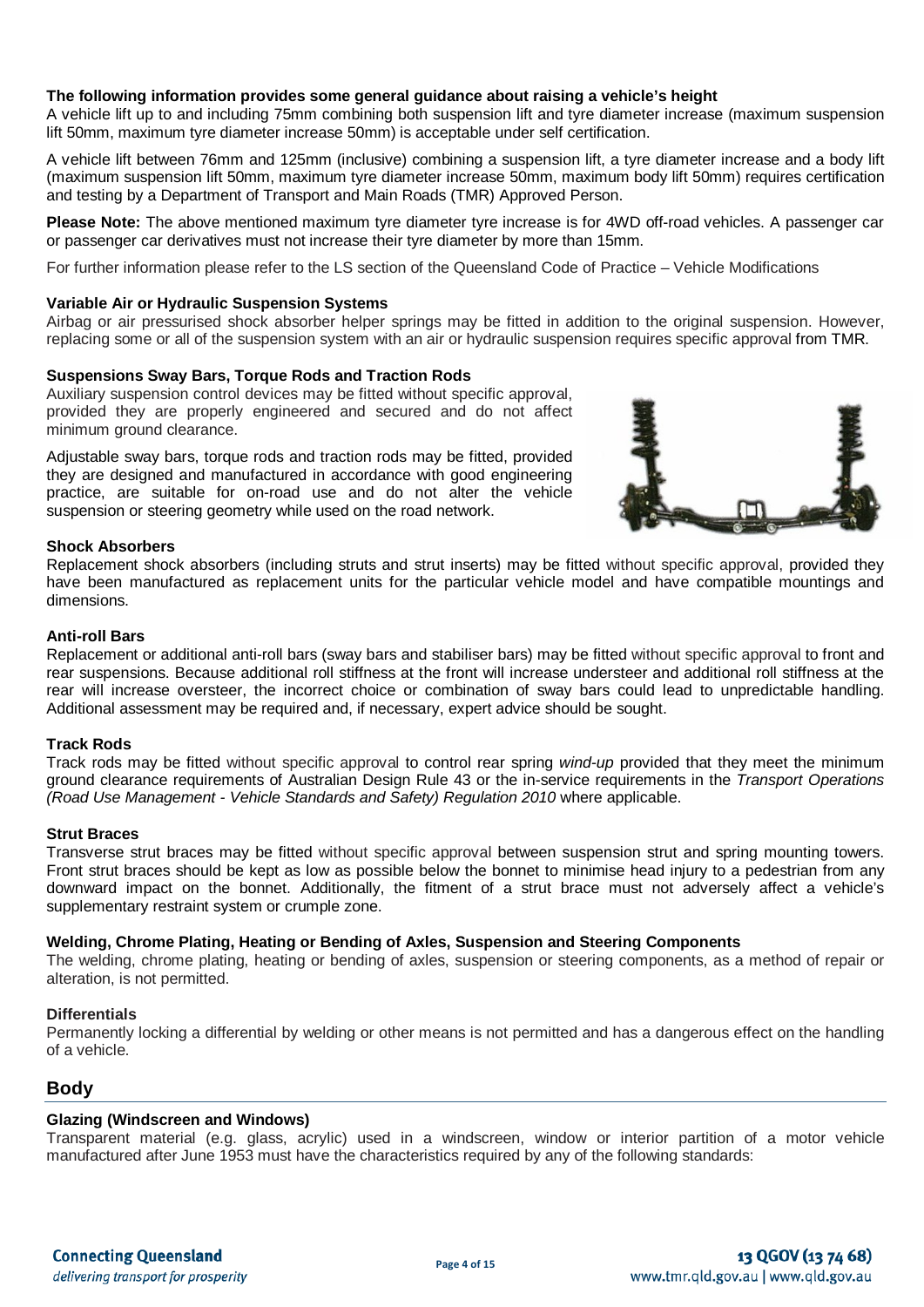- Australian and New Zealand Standard S/NZS 2080 *Safety Glass for Land Vehicles*
- British Standard BS AU178: *Road Vehicle Safety Glass*
- Japanese Industrial Standard JIS R 3211 *Safety Glazing Materials for Road Vehicles*
- American National Standard ANSI Z26.1 *Safety Code for Safety Glazing Materials for Glazing Motor Vehicles Operating on Land Highway*
- United Nations Economic Commission for Europe (UNECE) Regulation 43/00 *Uniform Provisions Concerning Approval of Safety Glazing and Glazing Materials*
- New Zealand Standard (NZS) 5443.

### **Window Tinting**

No material or other object is to be located on the windscreen or windows which will interfere with the driver's vision.

Film which has a reflectance of more than 10 per cent must not be used on any windscreen or window.

### **Windscreens**

Tinting may be applied to the upper portion of a windscreen of a motor vehicle. The tinting must not extend lower than a horizontal line connecting the uppermost points of the arcs swept by the vehicle manufacturer's original wiper blades or the upper 10 per cent of the windscreen, whichever is the lesser. The tinting may be of any shade.

Windscreens which have tinting incorporated within the glazing (not applied tint) are permitted subject to the screen having an optical transmission of not less than 75 per cent for a motor vehicle built after 1971 and 70 per cent for any other vehicle.

### **Vehicles with Non-tinted Glass**

Automotive tinting material which has a light transmittance factor of not less than 35 per cent (T35) may be applied to any non-tinted side or rear window.

### **Vehicles with Factory-tinted Glass**

Most new vehicles are fitted with tinted glass (tinted film incorporated within the glazing). In some cases it may be difficult to determine if the glass is actually tinted. To check if the glass is tinted, hold a piece of white paper on the opposite side of the glass. If it has a slight grey, green or brown colour when viewed through the glass, the glass is tinted.

Special grades of film (including clear film) may be applied to factory tinted windows. When these films are applied to tinted glass, the combination of tints must still allow a minimum light transmittance of 35 per cent.

**Please note:** The Australian Design Rules (ADRs) now allow privacy glass to be fitted to a vehicle rearwards of the driver's vision. Privacy glass has no minimum light transmittance and is often darker than T35 tint. Privacy glass incorporates tinted film within the glazing and is not defined as an applied tint. All applied tint must meet the above requirements and not the requirements set out for privacy glass in the ADRs.

For further information please refer to the LZ section of the National Code of Practice for Light Vehicle Construction and Modification.

### **Steering Wheels**

It is acceptable to replace a vehicle's steering wheel without specific approval, provided the replacement steering wheel does not affect compliance with ADR 10 (after 1970) and ADR 69 (after June 1995). Unless a steering wheel is marked or has accompanying information indicating it has been tested to the appropriate ADR, it must not be used as a replacement. In addition, for vehicles required to comply with ADR 69, the steering wheel assembly must be identical to one fitted as an option to the same model by the vehicle manufacturer, or alternatively, a steering wheel that has been certified by the replacement wheel manufacturer as a complying wheel for the specific make and model may be used.

Replacement steering wheels should not be less than 330mm in diameter. If the original steering wheel was designed with a recessed or padded hub, the replacement wheel should be of a similar design.

**Please Note:** Removable steering wheels must not be fitted.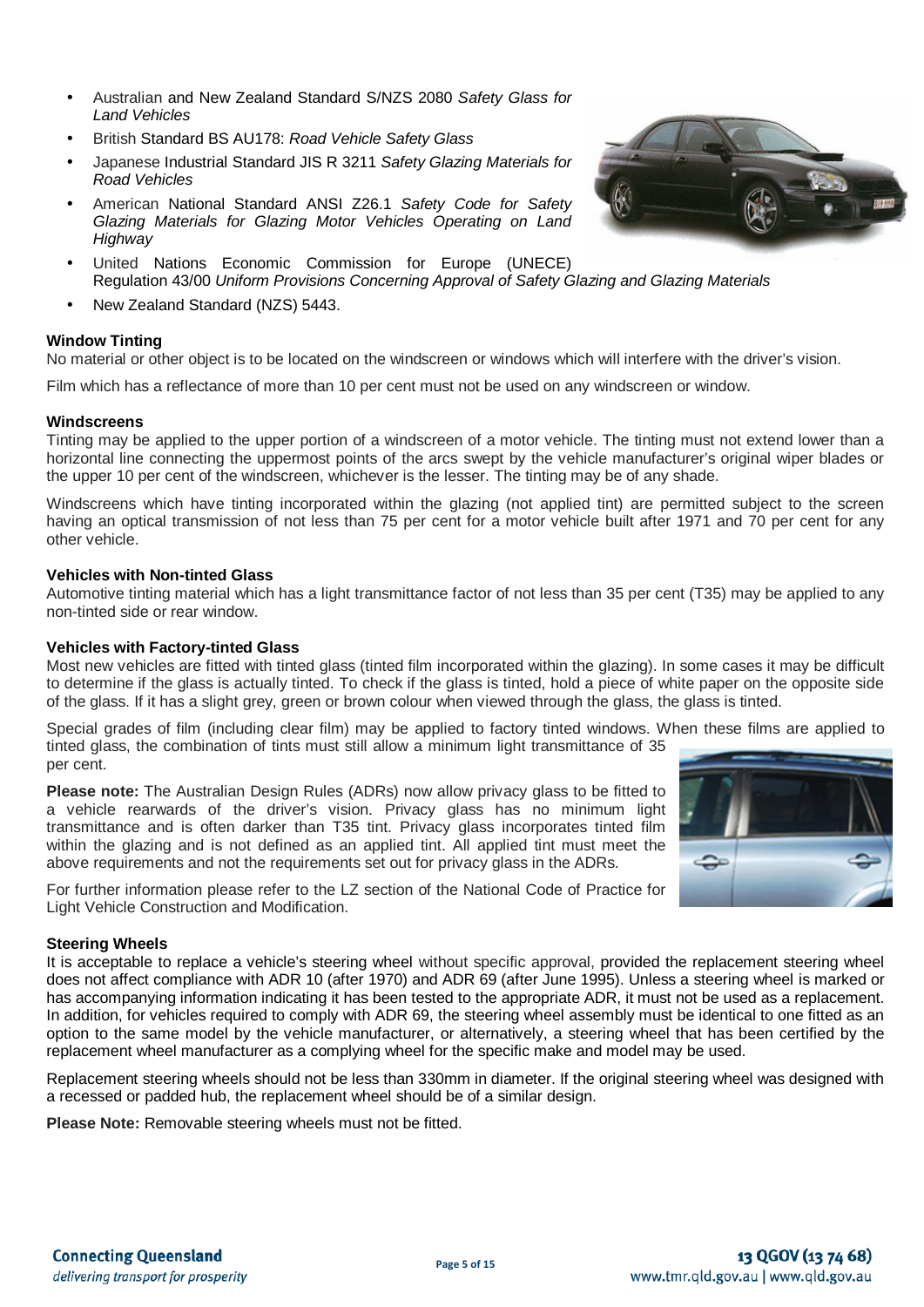# **Electrical System**

It is permissible to relocate a vehicle's battery without specific approval, provided it meets the following requirements:

- the battery is adequately restrained
- battery cables are shielded to prevent damage
- rubber grommets must be fitted where a cable passes through a hole in body panels and/or chassis sections
- battery cables are securely mounted to the vehicle at a maximum spacing of 600mm
- battery cables are adequate to carry the electrical system's maximum load.

**Please note:** In addition to the above requirements, a battery relocated in a vehicle's luggage compartment must be fully enclosed and the enclosure vented to outside the vehicle (unless a special kind of battery e.g, a *sealed gel cell* is used).

### **Lighting Systems**

An additional light or reflector may be fitted without specific approval only if the light or reflector is required or permitted to be fitted by the Australian Design Rules (ADRs), the *Transport Operations (Road Use Management - Vehicle Standards and Safety) Regulation 2010* or another Act. For example, under-body lighting (neon lights) would **not** be acceptable. However, additional lights such as side marker lamps, brake lights and driving lamps are permitted.

**Please Note:** The use of blue lights is reserved for exempt vehicles such as police and ambulances vehicles only.

For further information, please refer to the *Transport Operations (Road Use Management - Vehicle Standards and Safety) Regulation 2010*

### **Headlights**

Retro-fitting High Intensity Gas-Discharge (HID) or Light Emitting Diode (LED) headlight assemblies to vehicles not originally offered with the technology is generally not permissible as they do not comply with the ADRs because:

- no headlight self-levelling device is fitted
- no self-cleaning function is fitted
- the design of the headlamp reflector is compatible with the bulb (the light is not focused correctly).

### **Main (high) Beam Headlamps**

The fitting of additional main beam headlamps is permitted without specific approval as they are mentioned under the ADRs and the *Transport Operations (Road Use Management - Vehicle Standards and Safety) Regulation 2010*. These additional lights may be fitted at any height above the ground but must only be fitted to the front of the vehicle.

### **Driving Lamps**

The fitting of driving lamps (including LED light bars) is acceptable without specific approval, provided they meet the requirements provided in the ADRs.

Further information relating to driving lamps can be found in Vehicle Standards Instruction G15 *Fitment and use of driving lamps including light emitting diode (LED) light bars on vehicles*.

### **Daytime Running Lamps and Fog Lamps**

The fitting of daytime running lamps and/or fog lamps is acceptable without specific approval, provided they meet the requirements provided in the ADRs.

Information relating to daytime running lamps and fog lamps can be found in Vehicle Standards Instruction G20 *Front fog lamps and Daytime Running Lamps*.

### **Vehicle Accessories and Equipment**

It is the owner's responsibility to ensure all accessories and equipment attached to a motor vehicle are designed and fitted in a manner which reduces the risk of injury to pedestrians and other road users who may make contact with the vehicle when the vehicle is parked or in motion.

Items such as driving lights, winches and brackets may be fitted without specific approval, provided they do not protrude forward from the front face of any bumper or above the top of any bull bar.

Fishing rod holders can only be fitted providing they comply with the following conditions:

- the fitting allows the driver a view of the road and of traffic to the front and sides of the vehicle
- they must only be attached to the left side of the vehicle.

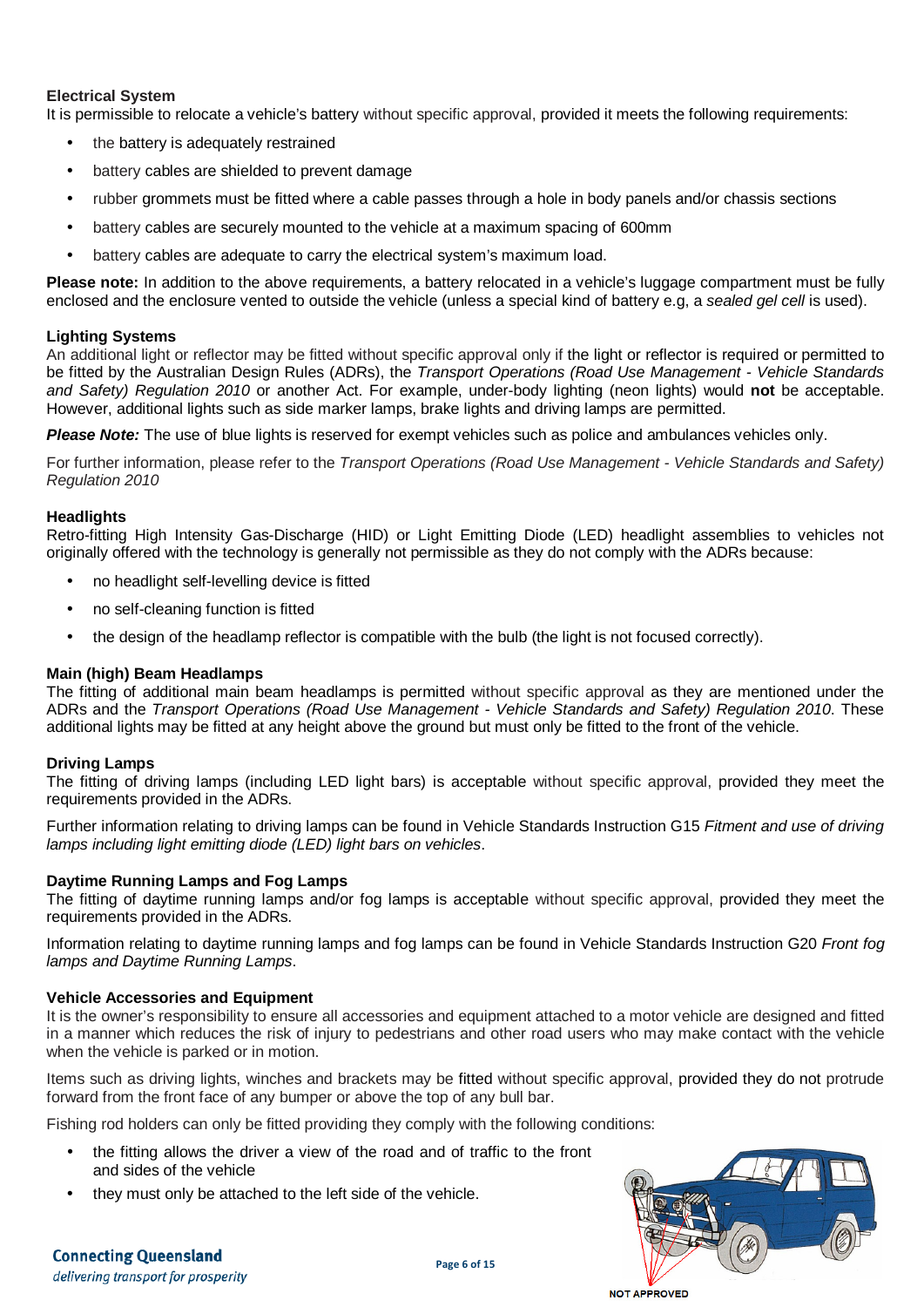- they must be designed to carry no more than four fishing rods.
- rods, hooks and sinkers must be properly secured.
- vehicle lighting must not be obstructed by rods or holders.
- rod holders must be either removed or retracted behind the profile of the bull bar when they are not in use.

# **Bicycle/Wheelchair/Roof Racks**

Tow bar mounted bicycle and wheelchair carrying racks **must** be removed when not in use, unless specifically approved to remain attached. The bicycle or wheelchair and the carrying rack must not obscure any compulsory lighting or the number plate.

To address this problem, an accessory number plate may be attached to bicycle carriers or other carrying devices. No other copy of the vehicle number plate is acceptable.

Roof racks may be fitted without specific approval, provided they do not protrude more than 50mm beyond the drip mould, or for a vehicle without drip moulds, the outer profile of the roofline.

# **Ladder Racks/External Roll Bars and Roll Cages**

Vertical upright supports may be fitted without specific approval, provided they are positioned forward of the windscreen 'A' pillar if their diameter does not exceed 50mm. Supports which exceed 50mm in diameter are not acceptable. Any support positioned in a way which can reflect the vehicle's lights back to the driver



must be a matt black, non-reflective finish. The uprights **must** be removed from the vehicle when not in use.

Ideally, no lights should be obscured by the fitting of any vertical support. If any light is obscured, an additional light must be fitted or the original relocated in accordance with the *Transport Operations (Road Use Management - Vehicle Standards and Safety) Regulation 2010* or Australian Design Rules.

Supports, braces and brackets must not have any sharp edges or protrusions and must not interfere with a person's normal access to the vehicle. They should not project more than 150mm from each side of the vehicle or make the vehicle more than 2.5m wide.

Any attachments or modifications to the vehicle's chassis must be in accordance with the vehicle manufacturer's recommendations.

**Please note:** Requirements for internal roll bars and roll cages are covered in the LK section of the National Code of Practice for Light Vehicle Construction and Modification.

### **Long Range Radio Antennas**

Long range antennas may be fitted to a vehicle without specific approval, provided they meet the following requirements:

- Forward mounting is permitted only when it is impossible or impractical to install the antenna to the rear of the vehicle.
- The installation must be attached as low as is practical to ensure the large diameter section of the antenna projects above the bonnet line for the minimum distance.
- Only one long range antenna (large diameter base) may be fitted to the front of a vehicle and must be fitted to the left side (maximum diameter permitted 75mm).
- All sharp edges or protrusions which could cause injury to anyone making contact with the device must be removed or rounded.

### **Visual Display Units**

Visual display units such as DVD screens, reversing cameras, and so on may be installed in a motor vehicle without specific approval. However, no part of the image on the screen may be visible to the driver in the normal driving position unless the screen is disabled when the vehicle is being operated or it is considered a driver's aid (e.g. in-car navigation).

When fitted, the unit must not:

be positioned in a way which adversely affects the driver's field of view. It is recommended that the driver maintains an 11 metre (or if less, that provided for



# **Connecting Oueensland** delivering transport for prosperity

# 13 QGOV (13 74 68) www.tmr.qld.gov.au | www.qld.gov.au

Ŧ. -0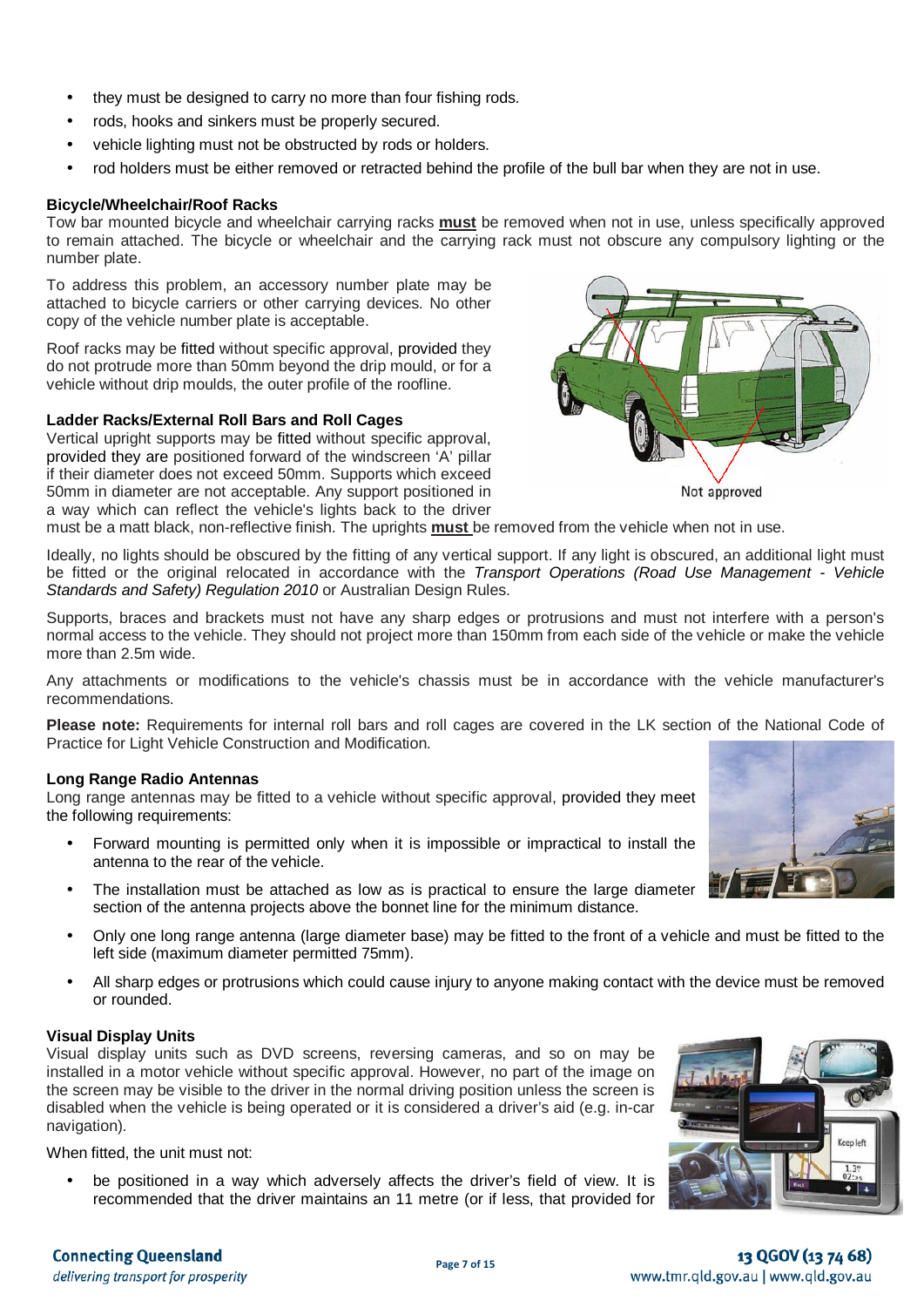by the original vehicle manufacturer) field of view from the driver's seating position with the seat in the lowest and rearmost position



- encroach upon the deployment area of any of the vehicle's Supplementary Restraint Systems (Air bags, seatbelts, head restraints, etc.)
- impede the movement of occupants in the vehicle
- be fitted in a location which could contact occupants in the event of a crash
- be fitted in a location where any image on the screen is likely to distract other drivers
- be fitted in a way such that it can easily dislodge in a crash or under heavy braking/acceleration
- obstruct occupant access into the vehicle.

Further information relating to visual display units can be found in Vehicle Standards Instruction G3 *Fitting of visual display units in vehicles*.

### **Accessory Gauges**

Additional internal or external gauges may be fitted to a vehicle without specific approval, provided they do not:

- interfere with the field of view of the driver
- produce glare to the driver
- pose a risk of pressurised fluids spraying onto the windscreen (e.g. from an oil line, coolant line, etc.)
- increase the risk of injury to a vehicle occupant or vulnerable road user in the event of a collision
- encroach upon the deployment area of any of the vehicle's Supplementary Restraint Systems (Air bags, seatbelts, head restraints, etc.).

### **Bonnet Scoops**

Bonnet scoops/projections may be fitted to a vehicle without specific approval, provided they meet the following requirements:

- the driver's vision is not restricted under normal operating conditions with the driver's seat located at its lowest and rearmost position .
- When a 165mm diameter sphere is placed on the bonnet in front of the scoop (or bonnet projection) and rolled backwards until it touches the scoop, no forward point of the scoop or point of contact between the sphere and the scoop must lie above a horizontal plane passing through the centre of the sphere.



LV001-NSW-BONNET SCOOP.BM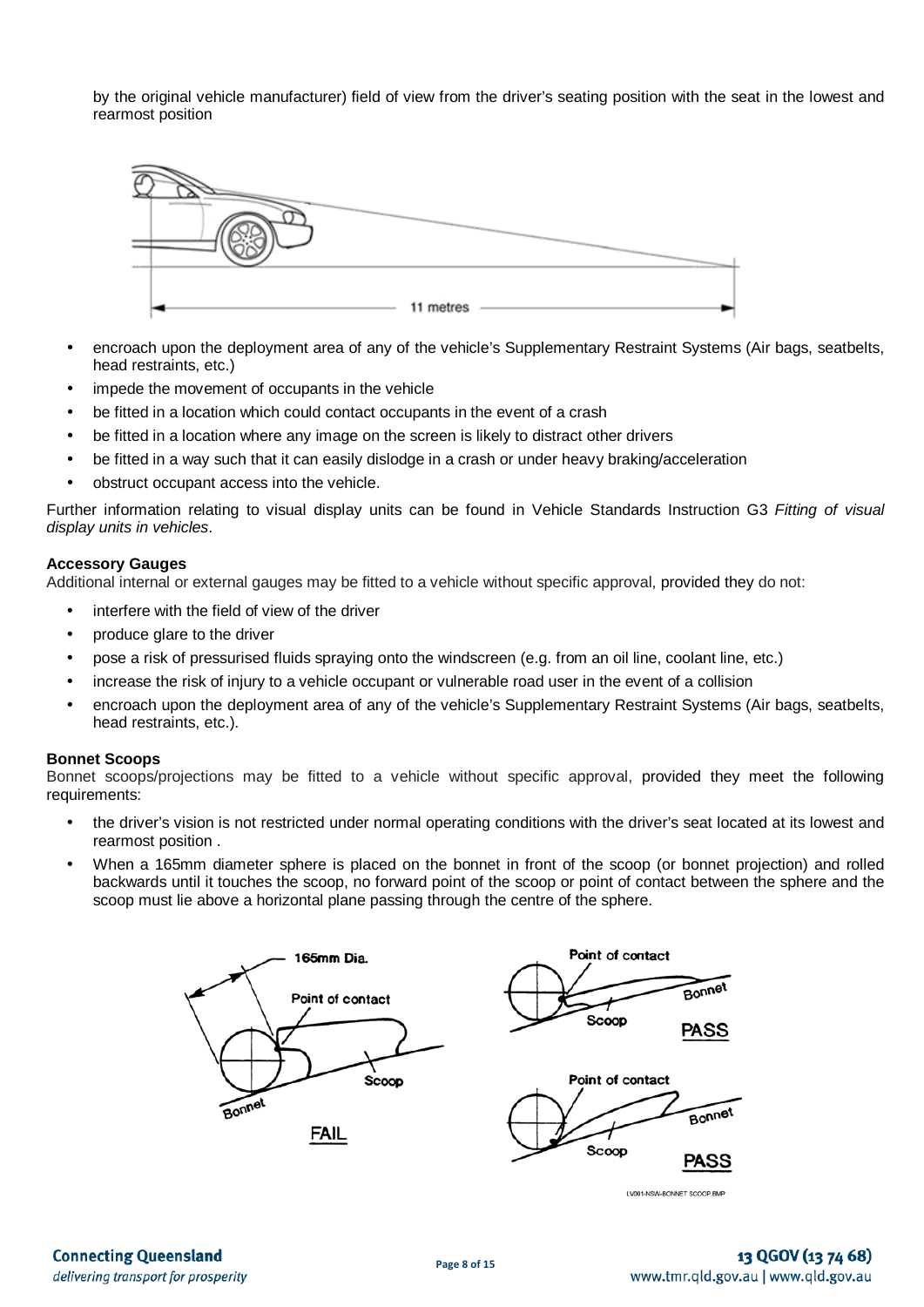It shall be possible to see either the surface of the road 11m in front of the driver's eye or all of the front edge of the original body when looking across the top of the bonnet scoop. For the purposes of this requirement, the driver's 'eye' position can be taken as being a point 730mm above and 270mm forward of the junction of the seat cushion and seat back with the seat in its lowest and rearmost position.



- The edges at the front of a scoop/projection shall be rounded with a minimum radius of 10mm.
- All other edges and corners shall have a radius of not less than 5mm and be designed to reduce the risk of bodily injury to any person .
- The scoop/projection must not have reflective surfaces.
- Any holes in the bonnet must not substantially reduce the strength or impact resistance of the bonnet.
- Air cleaners or carburettors must not protrude beyond the original bonnet profile unless the bonnet scoop/projection is manufactured from equivalent gauge mild steel, compared with that of the original bonnet.
- Air cleaners and/or carburettors must be covered by the bonnet scoop.

For further information please refer to the LH section of the National Code of Practice for Light Vehicle Construction and **Modification** 

#### **Side Skirts, Flares and Spoilers**

Side skirts and front and rear spoilers may be fitted without specific approval, provided road clearance and air flow for brake cooling are not adversely affected.

Additionally, they must not be fitted so they are likely to increase the risk of bodily injury to a vulnerable road user coming into contact with the vehicle. All material is to be of a suitable thickness and be free from sharp edges or corners.

Rear spoilers must be within the body shape/outline of the mounting

surface (for example, the boot outline). The minimum thickness of end plates is 4mm and they must be free of sharp edges or corners.

For further information please refer to the LH section of the National Code of Practice for Light Vehicle Construction and Modification

### **Bull Bars**

Bull bars may be fitted without specific approval, provided they are designed and fitted so that the safety of the vehicle is not adversely affected. They must be firmly and securely mounted and supported and must not constitute a danger to other road users. Bull bars must not obstruct the vision of the driver and should not project further from the front of the vehicle than is necessary for their attachment. Bull bars should not add a significant load to the front suspension.

Bull bars must be free of sharp protrusions and all exposed sections of the bull bar and fittings must be radiused and deburred. Forward and side members should be designed to reduce the risk of injury to any person who may come into contact with the bull bar.

Bull bars must not obscure the driver's view or any light. In particular, the visibility of indicator lights at all viewing angles must not be reduced or, if they are, additional lights must be fitted or the original relocated in accordance with the relevant legislation or ADRs. Surfaces of the bar that could reflect light from the vehicle's headlights must be matt black.

Vehicles fitted with an airbag or manufactured to comply with Australian Design Rule (ADR) 69 - Full Frontal Impact Occupant Protection, or both ADR 69 and ADR 73 – Offset Frontal Impact Protection can only be fitted with a bull bar which:





**Page 9 of 15**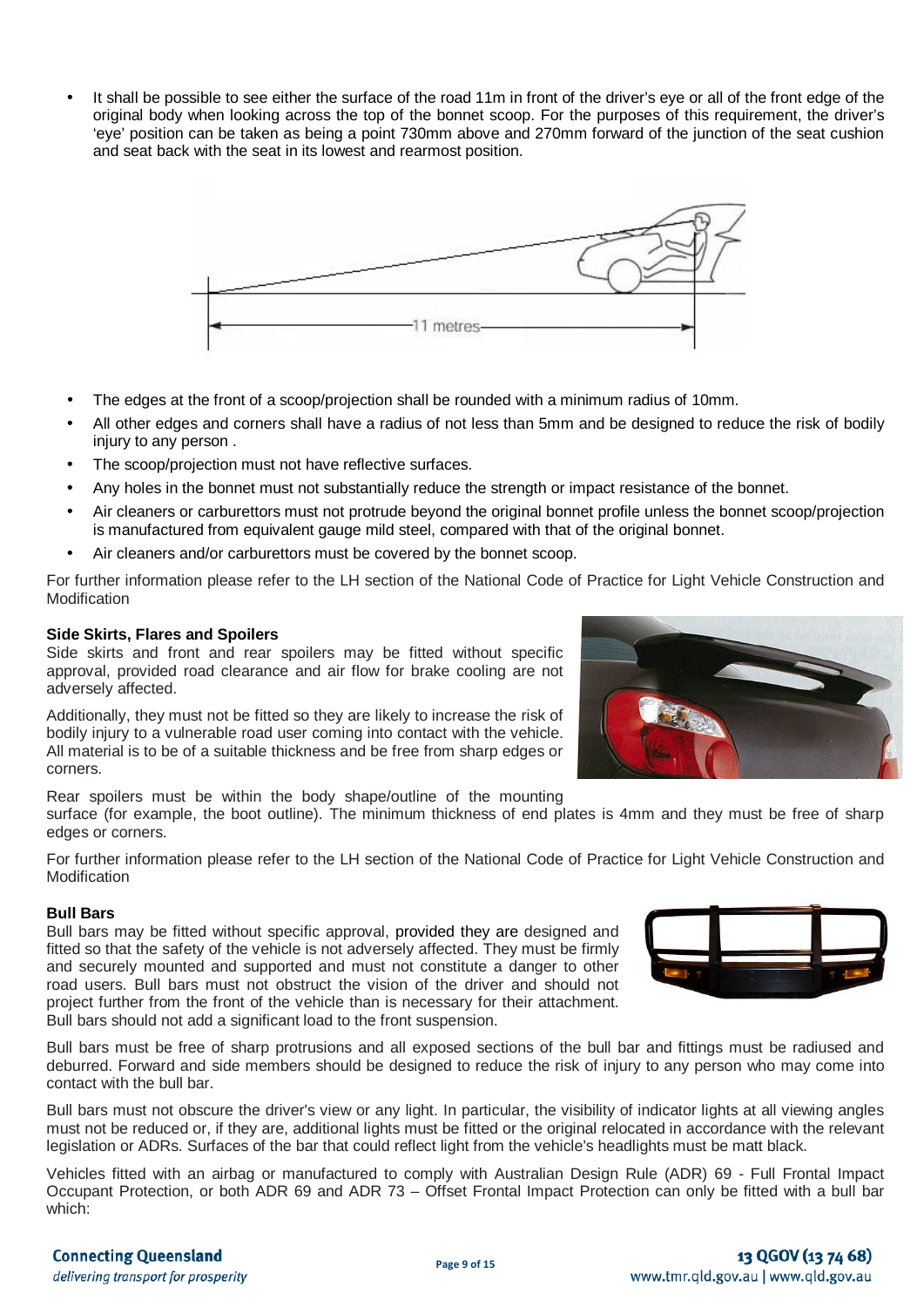- has been certified by the vehicle manufacturer as suitable for that vehicle, or
- has been demonstrated by the bull bar manufacturer to not adversely affect compliance with the ADRs or interfere with the critical airbag timing mechanism.

Bull bars must comply with Australian Standard (AS) 4876.1-2002, sections 1, 2 and 3.1. In addition, the Department of Transport and Main Roads strongly recommend bull bars comply with section 3.2 of AS 4876.1-2002.

# **Bodywork and Interior**

There are general requirements concerning alterations to the bodywork, however:

- no alteration may cause a hazard to persons due to exposed sharp edges or projections, and
- no alteration may cause a reduction in the level of safety or overall strength of the vehicle.

# **Tyres and Rims**

### **Alternative Rims and Tyres**

Many vehicle owners like to replace the vehicle's original rims and tyres with alternatives of different width, diameter and profile.

The following sub-sections outline the legal requirements for replacement rims and tyres fitted to a passenger car or derivative, or to an off-road passenger car (not including a light commercial vehicle), which will ensure your vehicle continues to comply with Queensland legislation, while allowing for your individual preferences.

For a passenger car, passenger car derivative or 'soft roader' (an all wheel drive vehicle that may be certified as MC ADR category), the overall

diameter of any tyre fitted must not be more than 15mm larger or 26mm smaller than that of any tyre designated by the vehicle manufacturer for that model.

The overall diameter of any tyre fitted to:

- a 4WD passenger vehicle specifically designed for off-road use (MC ADR category other than a 'soft roader');
- a 4WD goods vehicle and its 2WD equivalent if the chassis and running gear are essentially the same as the 4WD version (N ADR category); or
- medium weight goods vehicle (NA2, NB ADR category);

must not be more than 50mm larger or 26mm smaller than that of any tyre designated by the vehicle manufacturer for that vehicle.

**Note**: Speedometer accuracy must be maintained for the selected tyre and rim combination.

Replacement tyres must also conform with the following requirements:

- The tyres must be rated by the tyre manufacturer as being suitable for road use.
- When fitting passenger car tyres to light goods vehicles originally fitted with light truck tyres, the load rating of the replacement tyres must be based on the highest individual wheel load multiplied by a service factor of 1.10.
- The tyres on a given axle must be of the same construction (e.g. radial) and of the same size.
- Where retreaded tyres are used, they must have been retreaded and marked in accordance with the provisions of Australian Standard (AS) 1973-1993 *Pneumatic Tyres — Passenger Car, Light Truck and Truck/Bus — Retreading and Repair Processes.*

Low profile tyres (e.g. 50 series), which replace standard profile tyres (e.g. 70 series or above), are normally fitted in combination with rims of larger than standard diameter to maintain the correct overall diameter of the wheel. A diagram of this concept appears to the right.



Low profile tyre

**Standard tyre** 

### **Tyre Aspect Ratio**

Because of the different handling characteristics, the aspect ratio of tyres fitted to the

front axle must not vary by more than 10 from the aspect ratio of tyres fitted to the rear axle (e.g. 175 **65** R14 front and 205 **45** R14 rear, has an aspect ratio difference of 20 and is not permitted, whereas 175 **65** R14 front and 195 **60** R14 rear has a difference of 5 and is permitted).

### **General Conditions for Alternative Rims and Tyres**

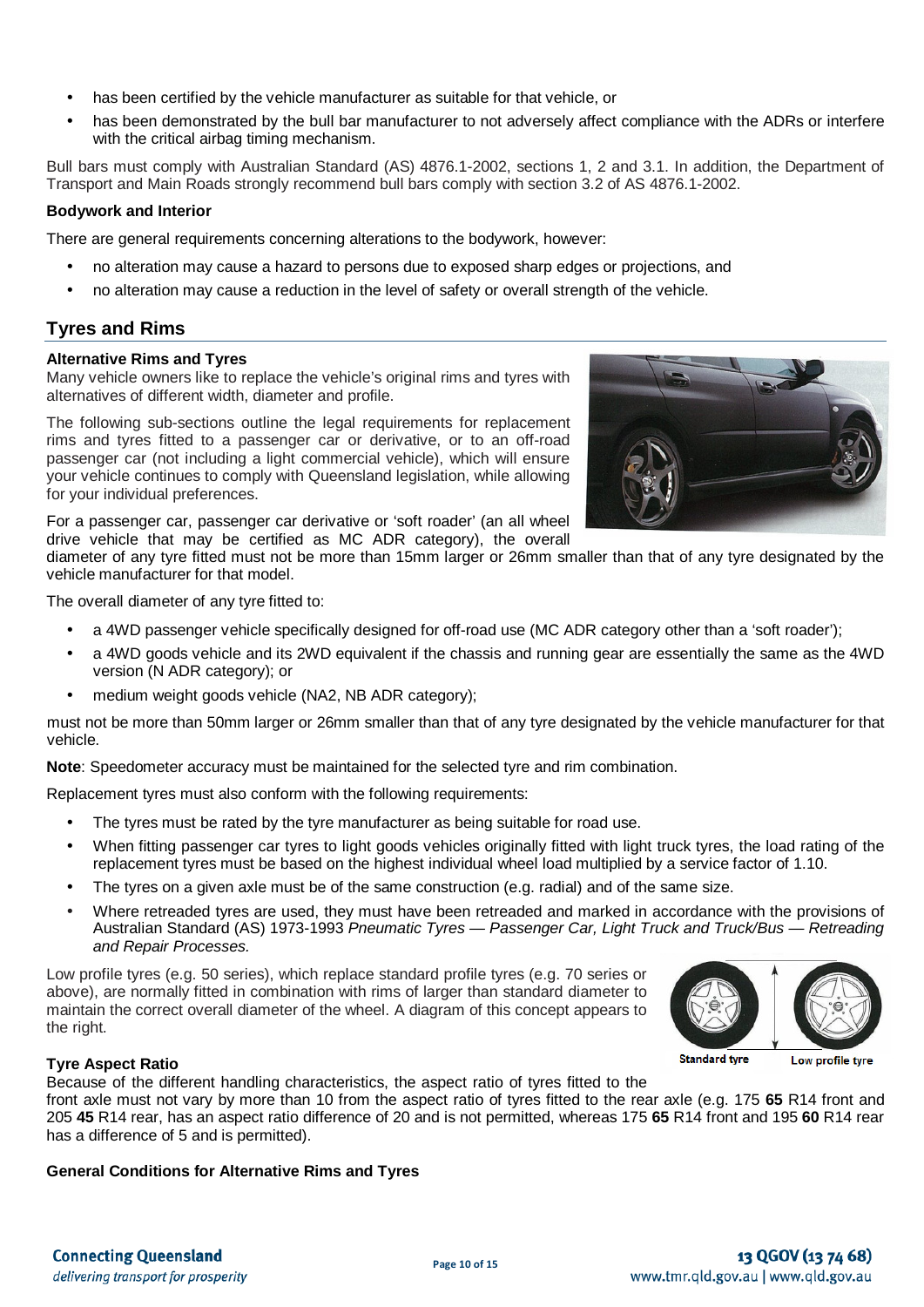The rims and tyres must not protrude beyond the bodywork of the vehicle, including flares, when viewed from above with the wheels facing straight ahead. If the vehicle was originally constructed with a portion of the wheel protruding, the alternative wheels must not protrude further than the original ones.

The tyre to rim fitting and the tyre to rim combination must be in accordance with the Tyre and Rim Standards Manual published by the Tyre and Rim Association of Australia. Reputable tyre retailers should have this information and be able to advise on the correct combinations.

All rims fitted to an axle must be of the same diameter, width and offset. They must not have a circumferential weld other than that which attaches the outer rim to the centre. All rims must have stud hole pitch circle diameters suitable to the hub. Wheel nut tapers must be appropriate to the wheel and must engage the thread of the wheel studs for at least the same length as the nuts provided by the vehicle manufacturer.

Slotted and elongated stud holes are not permitted.

The fitting of spacers or adaptors between wheels and hubs, other than those provided by the vehicle manufacturer, is not permitted.

The tyre and rim must not foul wheel arches or suspension components under any conditions. Steering limit stops must not be adjusted to reduce the turning circle in order to allow the fitting of the alternative rims and tyres.

The tyres must have a tread depth of at least 1.5mm on every part of the tyre that touches the road and not have any apparent defect that is likely to make the vehicle to which they are fitted unsafe.

Fitting tyres that have been treated by recutting or regrooving is not permitted unless the tyre has been marked by the original manufacturer as 'suitable for recutting or regrooving'. Regrooving that exposes chord or steel is not permitted.

The maximum tyre width for a car or car derivative must not be more than 1.3 times the vehicle manufacturer's widest optional tyre.

However, for an off-road passenger vehicle fitted with front and rear beam axles, the maximum tyre width must not be more than 1.5 times the vehicle manufacturer's widest optional tyre.

The nominal width of the narrowest tyre fitted to a vehicle must not be less than 70 per cent of the nominal width of the wider tyre fitted and never less than the vehicle manufacturer's narrowest optional tyre as indicated on the manufacturer's tyre placard.

### **Speed and load ratings**

The speed rating of all tyres must be at least:

- for an off-road passenger vehicle 140km/h
- for another car (sedan, station wagon, etc.) with up to nine adult seating positions or a car derivative 180km/h
- for another motor vehicle 120km/h
- the vehicle's top speed, if lower than the speeds referred to above.

Load ratings of tyres must be at least equal to those specified by the manufacturer on the tyre placard fitted to vehicles made after 1972. For other vehicles, the load rating of a tyre must be capable of carrying the part of the vehicle's gross mass carried by the tyre.

### **Tyre Construction**

Tyre tread compounds, patterns, ply ratings and performance characteristics vary. Tyre construction (e.g. radial) and size must be the same on the same axle. Although it is recommended that the tyres are identical (e.g. same brand and tread pattern), this is not mandatory.

### **Wheel Marking**

Vehicles built on or after 1 July 1985 must be fitted with original wheels or replacement wheels which are indelibly marked in accordance with approved standards.

These standards include:

- Standards Australia
- Wheel Industries Association (Australia)
- Technischer Uberwachungen Verein
- Japanese Industrial Standards.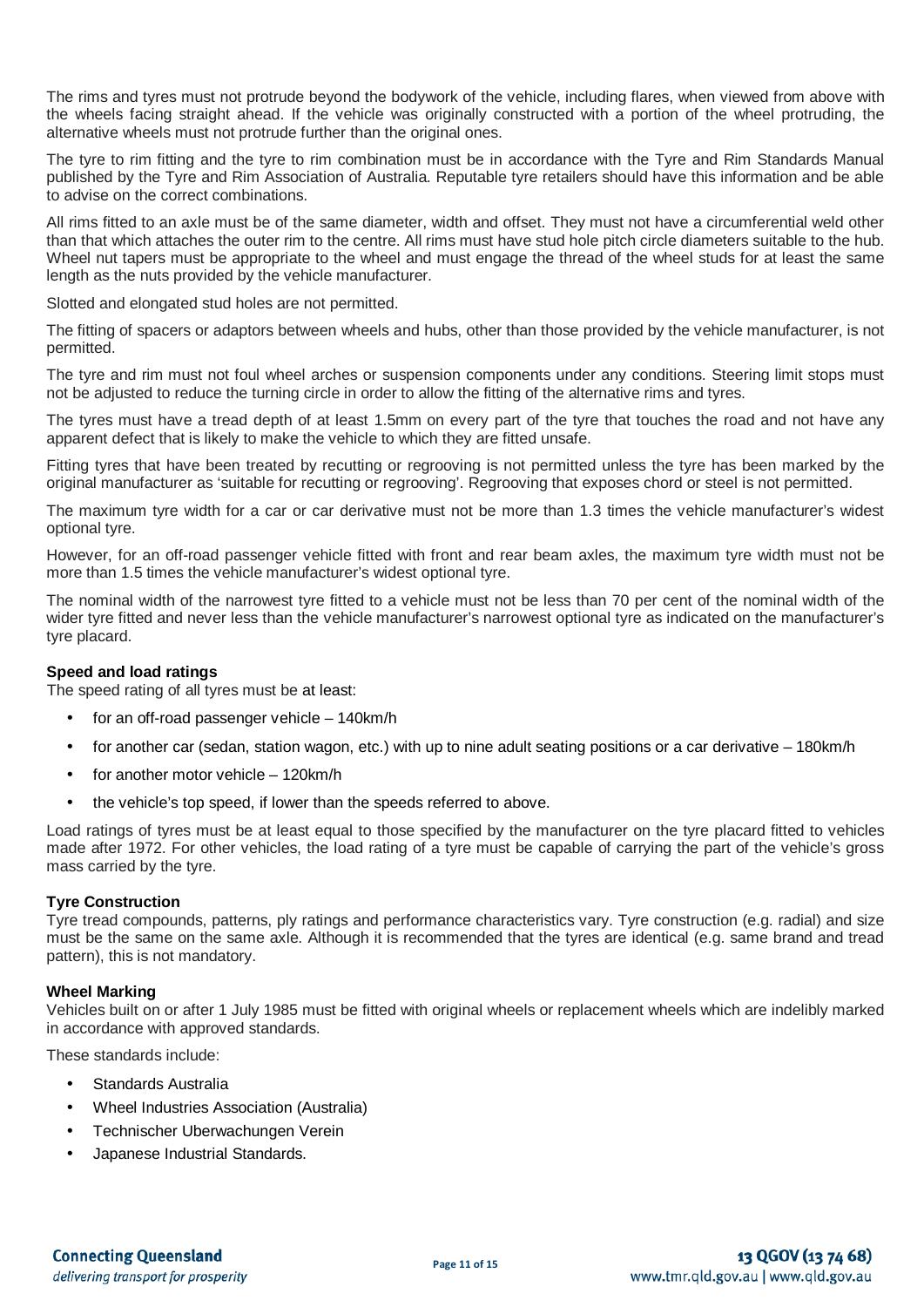### **Composite Wheels**

The use of composite wheels (two or three-piece) is permitted. They must be manufactured and marked in accordance with the standards described above if fitted to vehicles manufactured on or after 1 July 1985.

### **Repairs to Tubeless Tyres**

Permanent repairs can only be made when the tyre is removed from the rim. The tyre must be examined to ensure it is structurally sound. The damaged area must be prepared on the inside for a patch or mushroom headed plug to be fitted and vulcanised into position. Any repairs to a tyre must be sealed to prevent moisture or contaminants from entering the tyre casing or structure.

Caution: Plug repairs can only be made in the tread area of the tyre and not in sidewalls or where the tread and sidewall meet.

Punctures in tubeless tyres must not be repaired from the outside or without removing the tyre from the rim as this method is prone to failure.

Vehicle owners with doubts about tyre repairs should contact a reputable tyre dealer for proper repairs.

For further information on tyres and rims, please refer to the LS section of the National Code of Practice for Light Vehicle Construction and Modification.

### **Vehicle Track**

Track is measured at ground level from the centre of the tyre on one side to the centre of the corresponding tyre on the opposite side of the vehicle. The front and rear track differs on many vehicles.

The wheel track of passenger cars (or derivatives) must not be increased by more than 25mm beyond the maximum specified by the vehicle manufacturer for the particular model. This means that the rim offset must not be changed by more than 12.5mm.



The wheel track of off-road four wheel drive vehicles and goods vehicles must not be increased by more than 50mm beyond the maximum specified by the vehicle manufacturer for the particular model. If a solid axle from another manufacturer is used, the wheel track may be increased by 50mm beyond the maximum specified by the vehicle manufacturer for that particular axle, provided all other requirements such as clearances are meet and the tyres do not protrude outside of the vehicle bodywork.

This does not apply to passenger vehicles that are four wheel drive or all wheel drive and certified as MA category vehicles on the vehicle identification plates. A vehicle's identification plate can usually be located under the bonnet on the vehicle's firewall or inside the driver's door jamb.

### **Please Note:**

The wheel track of any vehicle must not be reduced to less than the standard track specified by the vehicle manufacturer for the particular model of vehicle.

On vehicles with diagonally split brake systems, the front wheel offset (and front wheel track) should remain as original, except where the original manufacturer specifies differently with optional rims for a particular model.

For further information please refer to the LS section of the National Code of Practice for Light Vehicle Construction and Modification.

# **Motorbikes**

### **Frame and Suspension Alterations**

Motorbike design is a complex task. Before modifications are made to a motorbike's frame or suspension, you should be aware that structural changes to the frame, steering head, front forks, suspension, brakes or wheels may load vital components well beyond the limits for which they were originally designed. This may increase the probability of failure and may be a danger to the rider and other road users. Motorbikes with properly designed custom frames, extended forks, hard tail conversions and structural modifications are acceptable, but require approval by the Department of Transport and Main Roads (TMR). Before undertaking modifications similar to the ones mentioned above you must engage the services of an Approved Person Engineer.



### **Connecting Queensland** delivering transport for prosperity

# 13 QGOV (13 74 68) www.tmr.qld.gov.au | www.qld.gov.au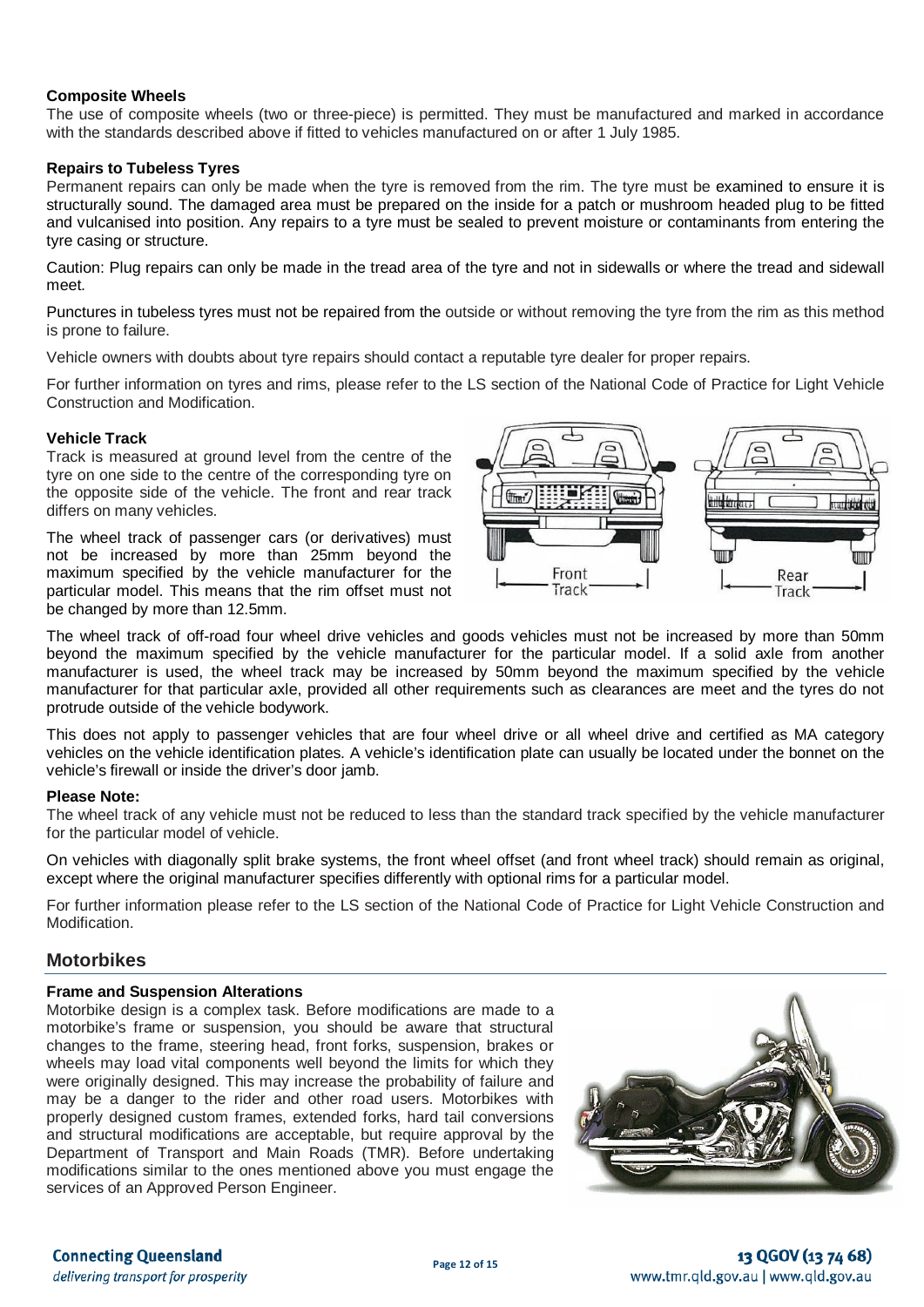### **Engine Replacements**

Many manufacturers produce a series of models with the same basic frame fitted with engines of differing capacity. No approval is required if the smaller capacity engine is replaced by a larger capacity engine from the same series, provided the brakes and suspension from the larger capacity motorbike are fitted and no modification is required to the frame. The fitting of any other alternative replacement engine, superchargers or turbochargers will require approval by TMR. Before undertaking modifications similar to the ones mentioned above, you must engage the services of an Approved Person Engineer.

### **Steering Gear and Handle Bars**

For motorbikes which have the head stem as the steering pivot point, the horizontal distance from the midpoint between the head stem bearings to the centre of the front wheel must not be over 550mm. Offset triple clamps are often fitted to provide the motorbike with 'a raked out' appearance without the need to modify the frame. These are acceptable, provided the trail measurement is not less than 75mm.



75mm MAX Trail

Motorbike Rake Motorbike Trail



### **Motorbikes manufactured before 1 July 1988**

The handle bars of a motorbike must extend at least 250mm, but not over 450mm, on each side of the longitudinal axis of the motorbike. This measurement does not include mirrors and lights. The lowest part of the hand grip on the handle bars must not be higher than 380mm above the attachment point of the handle bars to the motorbike. Hand grips on the handle bars must be fitted symmetrically.

### **Motorbikes manufactured from 1 July 1988**



### **Exhausts**

Motorbikes manufactured from 1 July 1975 are subject to Australian Design Rule (ADR) requirements for noise. Any replacement exhaust system must be as near as practicable to the original component specification and/or comply with ADR noise requirements. If you modify or replace an exhaust system on a pre-1975 motorbike, you must remember that the law prohibits all motor vehicles from causing excessive noise due to the condition or construction of the vehicle, or the manner in which it is operated.

Motorbikes manufactured from 1 July 1988 have all components of the silencing system marked with the name or trade name of the manufacturer. These motorbikes carry information of the Stationary Noise Test in the following format:

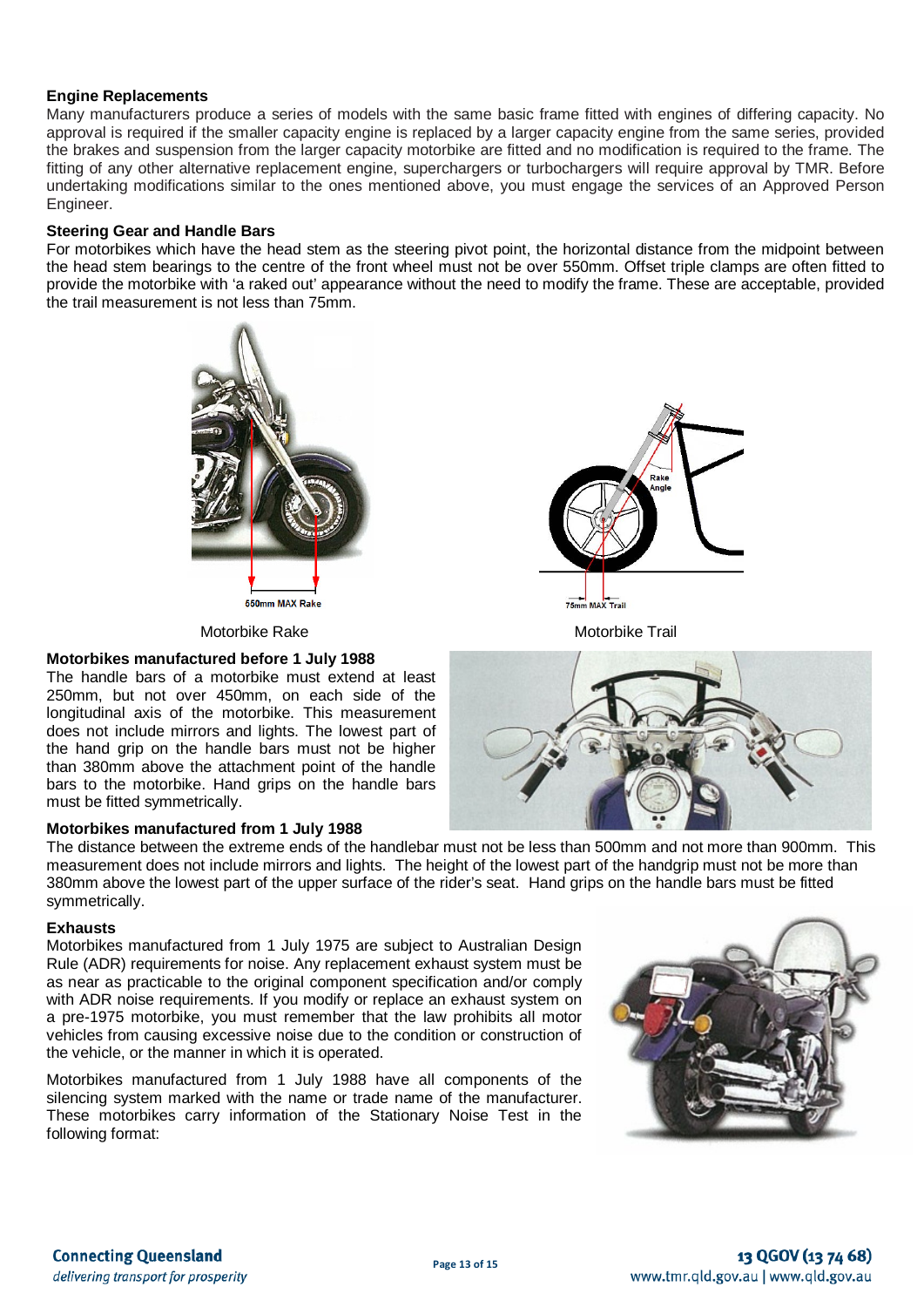# **STATIONARY NOISE TEST INFORMATION**

Tested at............. dB(A) at........... r/min Silencing System: (manufacturer's name) Identification: (trade description)

Any replacement part of the silencing system must show the trademark or the name of the original manufacturer of the system.

### **Seat Reduction**

Compulsory Third Party (CTP) insurance premiums on motorbikes are determined by the seating capacity of the motorbike. Conversion of a motorbike from a two-seater to a single-seater, or vice versa is considered to be a basic modification and can be carried out without the need for certification by an Approved Person. For two-seats to single-seat conversions, the maximum length of the upholstered section of the seat must be 500mm or less, and the pillion foot pegs must be removed with any associated brackets and threaded holes drilled out. You are not permitted to use a removable cowl or other structure fitted over the seat to reduce the length of the seat. For further information, please refer to the LL section of the National Code of Practice for Light Vehicle Construction and Modification.

Motorbikes must be fitted with footrests for the rider, and for any passenger for whom a seating position is provided.

### **Wheels and Tyres**

On all wheels (including any side-car wheel), the tyre size must be suitable for the rim. Each tyre and rim must be strong enough to support the machine when it is fully loaded. Most major motorbike tyre specialists can tell you the right tyre and rim for your motorbike and the appropriate tyre speed rating.

### **Chain Guards (including Belt Drive)**

If the motorbike has a chain or belt drive, the driver and any passenger must be protected from the front sprocket and at least the upper part of the chain or belt by the frame or equipment of the motorbike, or by a guard. The guard must cover the chain or belt to a point at least 300mm to the rear of the rearmost foot rest or above the centre of the rear drive sprocket.

### **Mudguards**

Mudguards must be fitted to all wheels (including the sidecar wheel). Each mudguard must be at least as wide, over its entire length, as its respective tyre. A front mudguard must cover the rearward section of the wheel through the area between two lines, one vertical and the other horizontal, both drawn through the centre of the wheel. If suitable protection is afforded by the frame or construction of the motorbike, the front guard need only cover the unprotected area.

The mudguard provided for the rear wheel and for the wheel of any sidecar must:

- protect other road users, as far as practicable, against thrown-up stones, mud, ice, snow and water; and
- reduce the dangers due to contact with the moving wheels.

For further information please refer to Vehicle Standards Instruction M4.1 – Motorcycle Mudguard Requirements

### **Indicators**

Indicators are required on all motorbikes manufactured after 30 June 1975.

### **Sidecars**

Sidecars which bolt directly to the motorbike's frame without the need for any modifications to the motorbike are acceptable without specific approval. However, sidecars which require the motorbike to be modified (for example, welding to the frame) must be approved by the Department of Transport and Main Roads. Before modifying your motorbike so that a sidecar can be attached, you should engage the services of an Approved Person Engineer.

When attached, a sidecar must be:

- fitted to the left hand side of a motorbike. However, this does not apply to a motorbike and sidecar combination greater than 30 years of age
- fitted with a mechanical parking brake if the motorbike was manufactured after February 1976
- such that the overall width of the motorbike and sidecar in combination, including any load and equipment, less than 1.86m
- fitted with a parking light within 150mm from the side of the sidecar that is furthermost from the motorbike.

Minimum coverage, unless suitable protection is afforded by the frame.

**Front wheel** 

# 13 QGOV (13 74 68) www.tmr.qld.gov.au | www.qld.gov.au